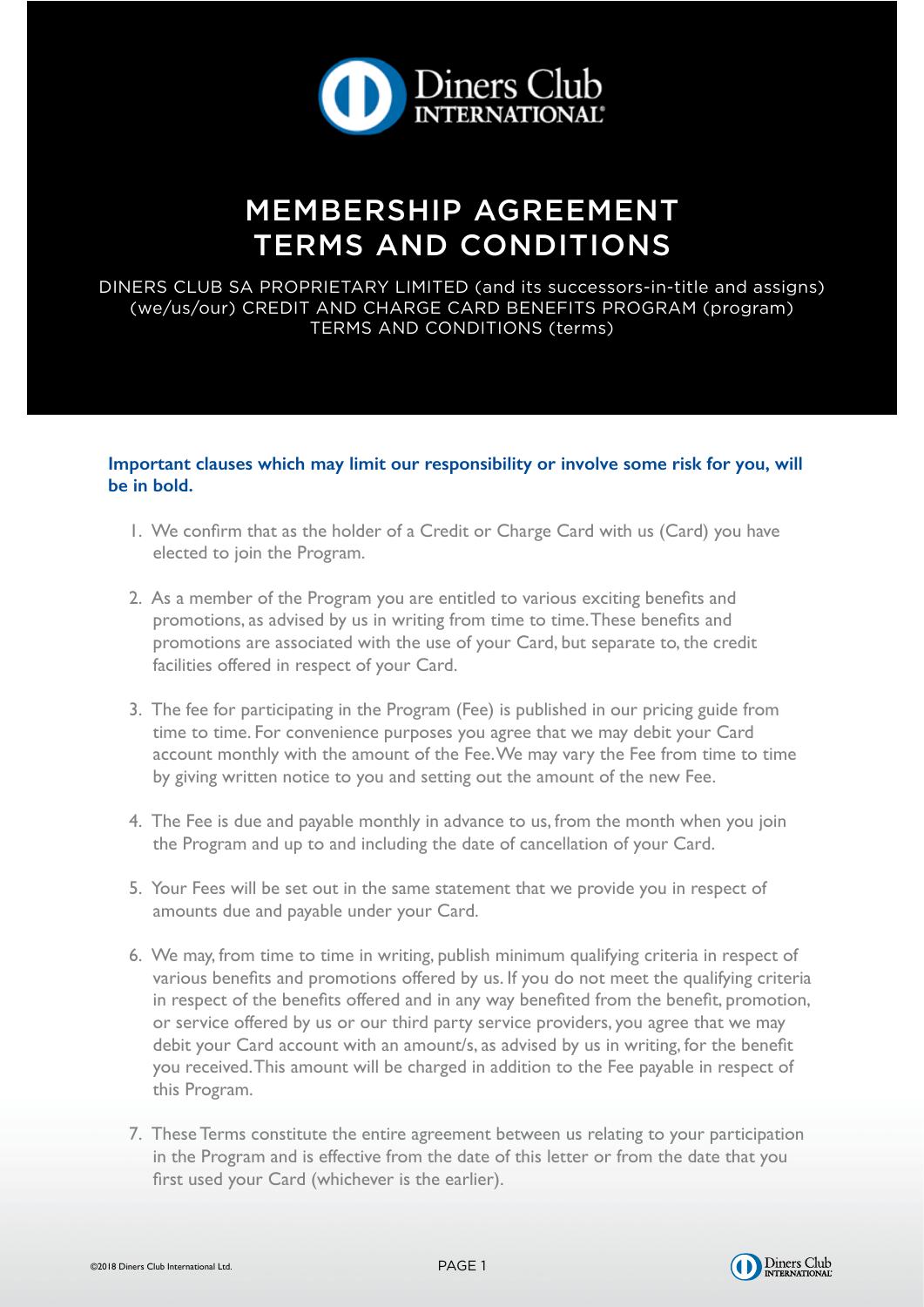- 8. We may change these Terms at any time, without notice to you. We will tell you about material changes by: putting a notice about this on our website: www.dinersclub. co.za; by sending you an email; or by sending you an SMS. If you don't agree to the changes, you will no longer qualify to participate in the Program and must cancel your membership and Card by calling our Member Service Centre at 0860-DINERS (346377) (Contact Centre). If you continue to use your Card we can assume that you have read, understood and agreed to the new terms and conditions.
- **9. You may terminate your participation in the Program at any time by calling the Contact Centre. Should you decide to no longer participate in the Program you will be required to terminate these Terms and cancel your Card at the same time in terms of your Card terms and conditions.**
- **10. If you fail to pay the Fee or if you breach any of these Terms we may automatically cancel your participation in the Program. If your right to use your Card is cancelled for any reason your participation in the Program will automatically be cancelled. These remedies are without limitation to our other remedies at law, including, but not limited to, our right to claim immediate payment of any amounts payable by you to us under these Terms.**
- **11. We may terminate or suspend your participation in the Program at any time with immediate effect, if necessary, to protect our interests.**
- **12. If we terminate or suspend your participation in the Program for any reason, we will not be responsible for any loss resulting from any act or omission by us or any third party for whom we are responsible. Without limiting the above, we will not be responsible for any loss incurred by you where we are complying with the laws and regulations applicable to us.**
- **13. To the maximum extent permitted by law, you agree to indemnify us against any loss or damage suffered by us as a result of our reliance on any warranty, representation or information given by you in relation to your Card or these Terms, your membership of the Program or your breach of these Terms or any applicable law.**
- 14. Your voluntary participation in the Program will be taken as you giving us permission to communicate Program updates, specials and discounts to you. Any permission granted by you is specific to your Program membership and is not affected by any other marketing consent you may have given for any of our other products.

## **15. ADDRESS FOR NOTICES**

- 15.1. You choose, as the address for the serving of legal notices in terms of these Terms (notice address), your street address provided in respect of your Card from time to time. The service of any legal notices and other notices and communications between us is governed by the relevant terms set out in the terms and conditions applicable to your Card.
- 15.2. We choose the address set out in the terms and conditions applicable to your Card

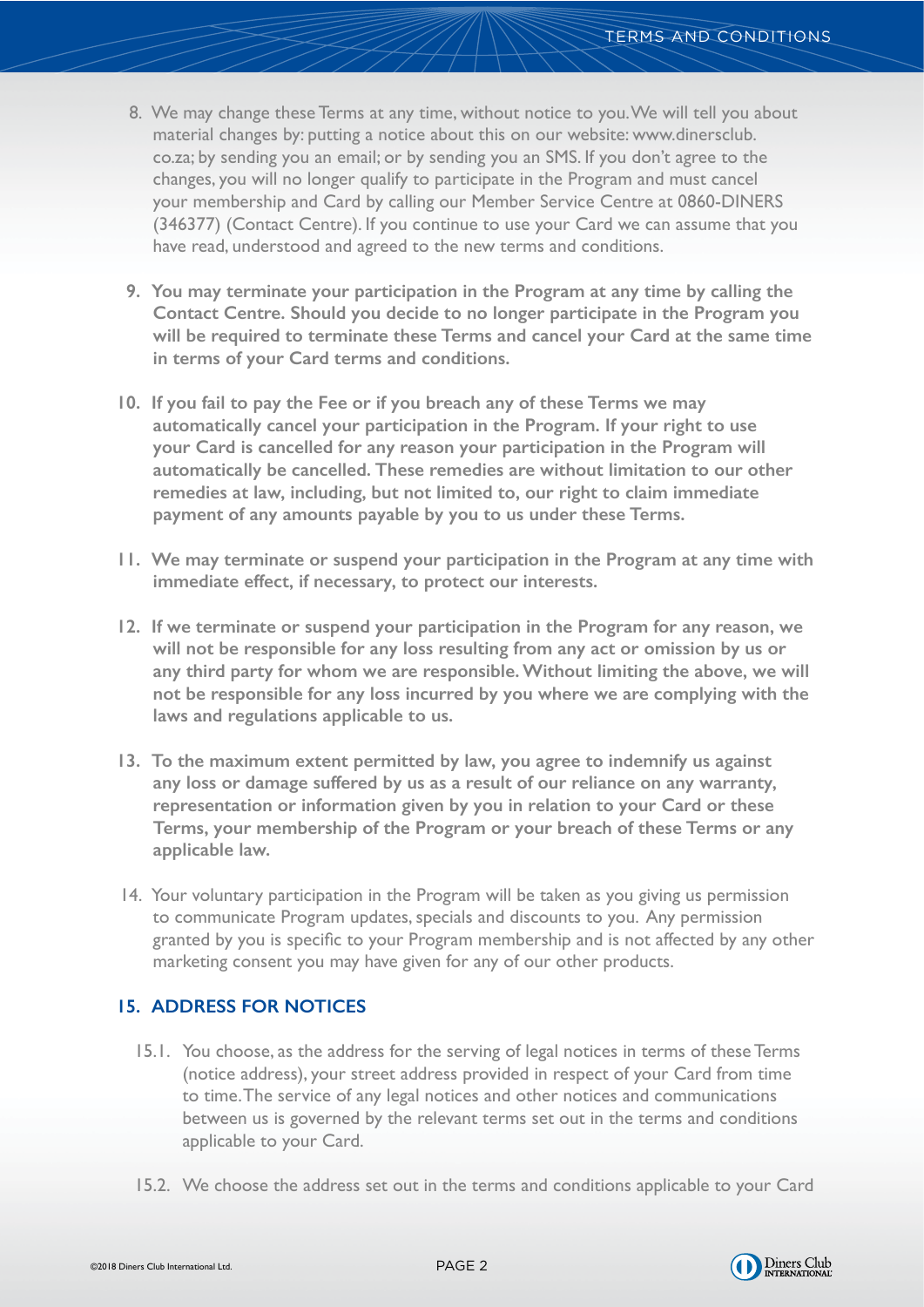as the address at which all notices required to be delivered in terms of these Terms, must be delivered by you.

## **16. DATA PROTECTION**

- 16.1. For the purposes of this paragraph 15:
	- *16.1.1.Group* means our affiliates, associates, subsidiaries and divisions together with our holding company and the affiliates, associates, subsidiaries and divisions of our holding company;
	- *16.1.2.Personal* Information means information about an identifiable, natural person and where applicable, a juristic person, including, but not limited to information about: race; gender; sex; pregnancy; marital status; nationality; ethnic or social origin; colour; sexual orientation; age; physical or mental health; well-being; disability; religion; conscience; belief; culture; language; birth; education; medical, financial, criminal or employment history; any identifying number, symbol, e-mail, postal or physical address, telephone number; location; any online identifier; any other particular assignment of the person; biometric information; personal opinions, views or preferences of the person or the views or opinions of another individual about the person; correspondence sent by the person that is implicitly or explicitly of a private or confidential nature or further correspondence that would reveal the contents of the original correspondence; and the name of the person if it appears with other personal information relating to the person or if the disclosure of the name itself would reveal information about the person;
	- *16.1.3.Process* means any operation or activity, automated or not, concerning Personal Information, including: alteration, blocking, collation, collection, consultation, degradation, destruction, dissemination by means of transmission, distribution or making available in any other form, erasure, linking, merging, organisation, receipt, recording, retrieval, storage, updating, modification, or the use of information; Processing and Processed will have a similar meaning;
- 16.2. You consent to us collecting your Personal Information from you and where lawful and reasonable, from public sources for credit, fraud and compliance purposes as well as the purposes set out below.
- 16.3. If you give us Personal Information about or on behalf of another person (including, but not limited to, account signatories, shareholders, principal executive officers, trustees and beneficiaries), you confirm that you are authorised to: (a) give us the Personal Information; (b) consent on their behalf to the Processing of their Personal Information, specifically any cross-border transfer of Personal Information into and outside the country where the products or services are provided; and (c) receive any privacy notices on their behalf.
- 16.4. You consent to us Processing your Personal Information:
	- 16.4.1. to provide products and services to you in terms of these Terms and any other products and services for which you may apply;

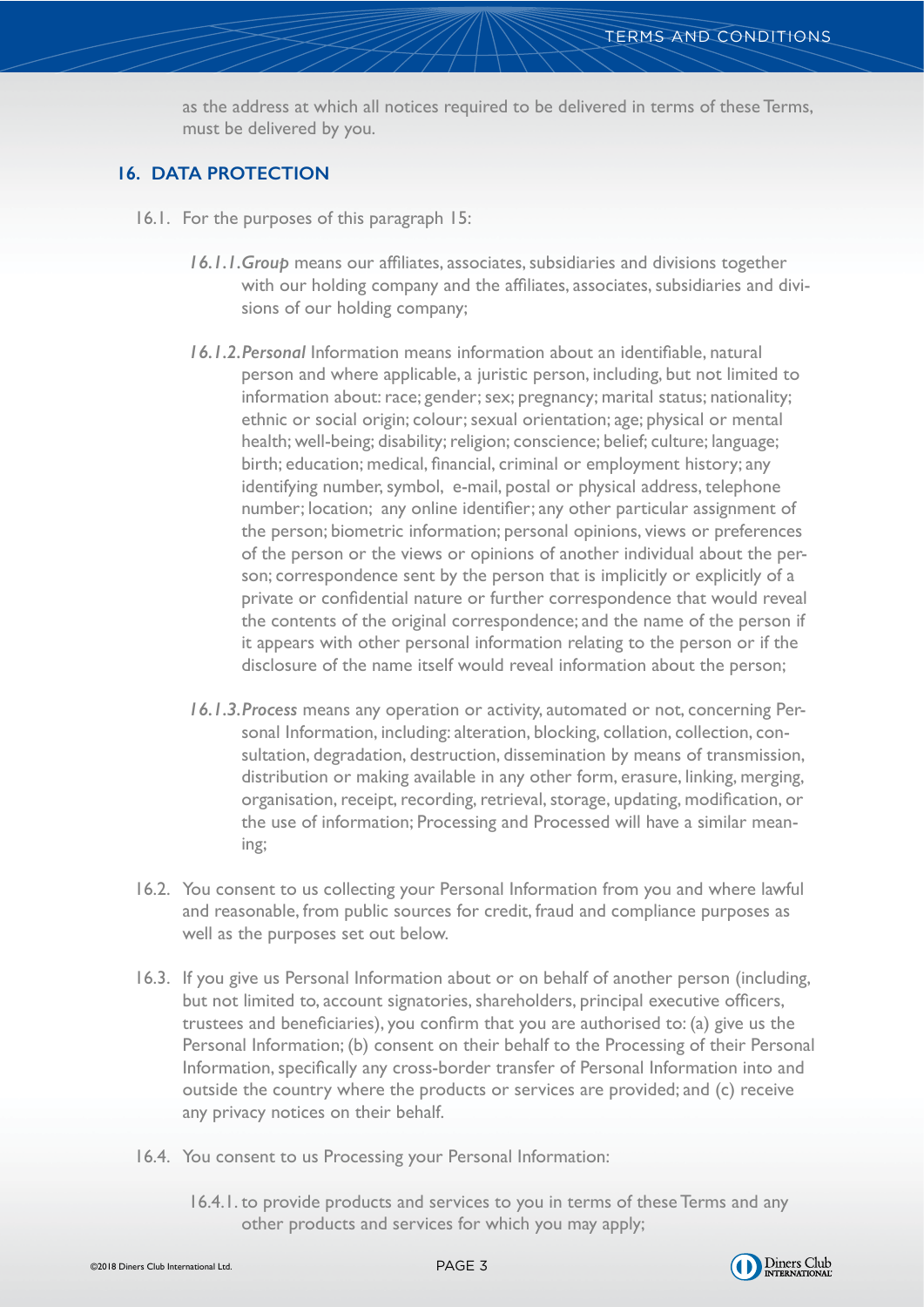- 16.4.2. to carry out statistical and other analyses to identify potential markets and trends, evaluate and improve our business (this includes improving existing and developing new products and services);
- 16.4.3. in countries outside the country where the products or services are provided. These countries may not have the same data protection laws as the country where the products or services are provided. Where we can, we will ask the receiving party to agree to our privacy policies;
- 16.4.4. by sharing your Personal Information with our third-party service providers and insurers, locally and outside the country where the products or services are provided. We ask people who provide services to us, including our insurers, to agree to our privacy policies if they need access to any Personal Information to carry out their obligations;
- 16.4.5. within the Group.
- 16.5. You will find our Processing practices in the Group and our privacy statements. These statements are available on the Group's websites or on request.
- **16.6. If you are unsure about your tax or legal position because your Personal Information is Processed in countries other than where you live or conduct business, you should get independent advice.**

### **17. GENERAL**

- 17.1. You agree that we may sue you in a Magistrate's Court, even if our claim against you exceeds the jurisdiction of the Magistrate's Court.
- 17.2. A favour or concession we may give you will not affect any of our rights against you.
- 17.3. You must pay all our expenses for recovering any amounts you owe us, including legal fees of an attorney and own client scale, collection fees and tracing fees.
- 17.4. A certificate signed by any of our managers (whose appointment need not be proved) showing the amount you owe us is sufficient proof of the facts stated on the certificate unless the contrary is proved.
- 17.5. These Terms are governed by South African law.
- 17.6. You may not change any of these Terms.
- 17.7. Your telephone conversations with the Contact Centre will be recorded and stored for record-keeping purposes.
- **17.8. A third party may not be granted power of attorney to participate in the Program on your behalf and you may not assign your rights or obligations under these Terms to any other party. We may assign our rights and delegate our rights or obligations hereunder on written notice to you.**